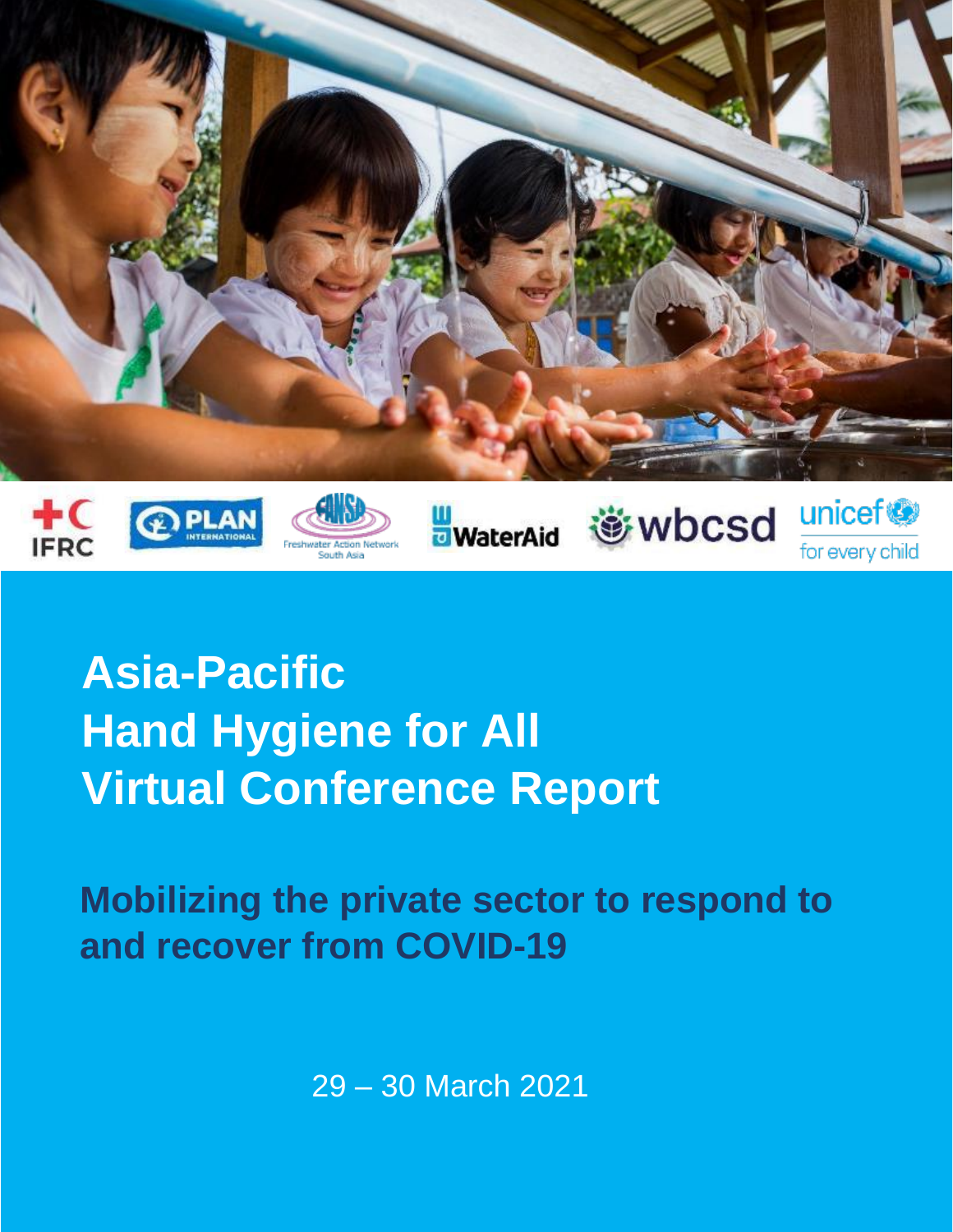#### **SUMMARY**

This virtual conference convened over 200 members of the business community and WASH sector on 29-30 March 2021 to discuss the business contribution to achieve and sustain universal hand hygiene. The event explored how businesses can achieve and sustain universal hand hygiene in their workplaces and in the community and inspire innovation in the marketplace to address weaknesses in supplies and supply chain.

Key recommendations to the conference conveners were:

- WASH sector agencies can produce market information as a public good, clearly showing the needs and the potential for the hygiene market. This could be done through market assessments and market research for specific countries or for the region that is shared publicly and consulted with businesses.
- Agencies can connect businesses to WASH sector and market information and to priority needs by creating and maintaining platforms. These can be virtual (such as an online portal) or in-person (such as the Public-Private Partnership for Handwashing Indonesia).
- At country level, WASH sector agencies can broker new collaborations and pilots with businesses that demonstrate the viability of new service models for hygiene.

The virtual conference was convened by UNICEF, Plan International, World Business Council for Sustainable Development, International Federation of the Red Cross (IFRC), WaterAid, and Freshwater Action Network of South Asia (FANSA).

# Purpose of the virtual conference

The purpose of the conference was to **mobilize businesses in support of the Hand Hygiene for All agenda in Asia and the Pacific**, contributing to the vision of making hygiene 'everybody's business to ensure hand hygiene for everyone, everywhere, at all times. The event was co-convened by Plan International, IFRC, FANSA WaterAid, World Business Council for Sustainable Development and UNICEF (East Asia & Pacific and South Asia Regional Offices).

Specific objectives were to:

- **Present the Hand Hygiene for All Initiative** to businesses in the region and share an overview of the hand hygiene situation in workplaces, communities and the marketplace
- **Explore the contribution of businesses to national goals on hand hygiene**, through improving WASH in workplaces and surrounding community context
- **Explore the contribution of businesses in developing, deploying and scaling up innovations** for hand hygiene
- Strengthen **networking and learning** exchange on hand hygiene in the region.
- Share **tools and approaches** for businesses to support sustained hand hygiene at scale.

The conference took place from 29-30 March 2021, for approximately 2.5 hours each day.

The event was attended by over 200 representatives from businesses, industry associations, multistakeholder platforms, international organizations, academia, governments and WASH sector agencies each day, who exchanged experiences, challenges and plans to scale up hand hygiene.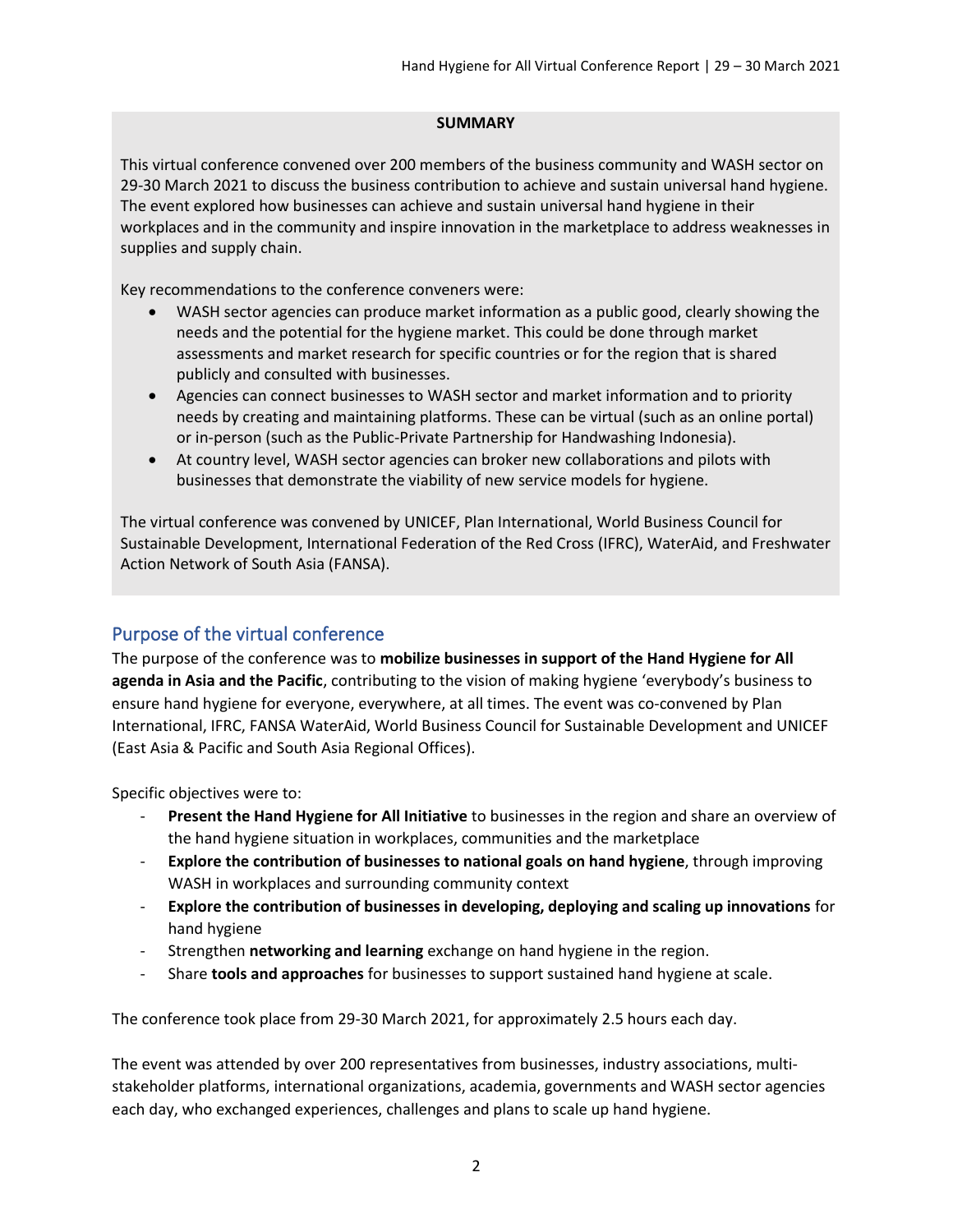# **Background**

The COVID-19 pandemic is a stark reminder that one of the most effective ways to stop the spread of a virus is also one of the simplest: hand hygiene. It not only protects us from contracting the disease, but also stops transmission to other people. To beat the virus today – and be better prepared for future pandemics – universal access to hand hygiene must become a reality for everyone, in all settings. This approach is reiterated in WHO's recommendations on ensuring universal access to hand hygiene and improving hand hygiene practices to prevent COVID-19 transmission.

Yet today, almost a third of homes in East Asia and the Pacific and four in ten homes in South Asia do not have a place in their homes to wash their hands with water and soap, putting them at immediate risk of COVID-19. Similarly, many health care facilities, schools, transportation centres and other places where people live and work, lack facilities with soap and water for people to wash their hands. This is particularly true for workers who are not based in facilities, such as those in agriculture and construction workers. In 2018, ILO estimated that over 50 percent of workers work in the agriculture, manufacturing and construction<sup>1</sup> settings lacked accessible hygiene facilities. Workers in these settings often return to communities and homes in both rural and urban areas where WASH facilities are also lacking.

To prevent the spread of COVID-19 and to see the SDG goal of universal access to WASH realized both public and private sectors need to respond collectively to ensure practices and infrastructure are in place to prevent disease transmission. To scale-up and sustain momentum on hand hygiene, UNICEF and WHO launched the [Hand Hygiene for All global initiative](https://www.unicef.org/reports/hand-hygiene-for-all-2020#:~:text=The%20Hand%20Hygiene%20for%20All,protect%20their%20health%20and%20environment.) (HH4A) in June 2020. The HH4A initiative aims to mobilize multiple businesses – together with the public sector and civil society – to improve and sustain hand hygiene in all settings (public spaces, workplaces, schools, health care centres), especially among the most vulnerable populations. Governments from across the region have pledged to support the initiative and some are taking steps to develop national plans to achieve universal hand hygiene by 2030.

The onset of the pandemic demonstrated the importance of working with the private sector on and hygiene. As governments invested in public health communications and behaviour change campaigns for hand hygiene at an unprecedented scale, market-ready hand hygiene supplies were not always available or able to be scaled quickly. Good practices emerged – such as the development of a new household handwashing station by Lixil and the deployment of the HappyTap in all schools in Cambodia – but only months after the first wave of COVID-19 in most countries.

It is now urgent that businesses from all sectors in the Asia-Pacific region align their core strategies, operations and relationships to ensure universal access to hand hygiene and improving hand hygiene practices for all its stakeholders, including children and their families, as well as to ensure a safe environment as workers return to work. Leading the corporate sustainability movement to hand hygiene helps create a strong enabling environment and an increased supply and demand that are needed for countries to meet the ambitions SDG agenda and prevent COVID-19 infections.

<sup>&</sup>lt;sup>1</sup> ILO Asia-Pacific Employment and Social Outlook 2018.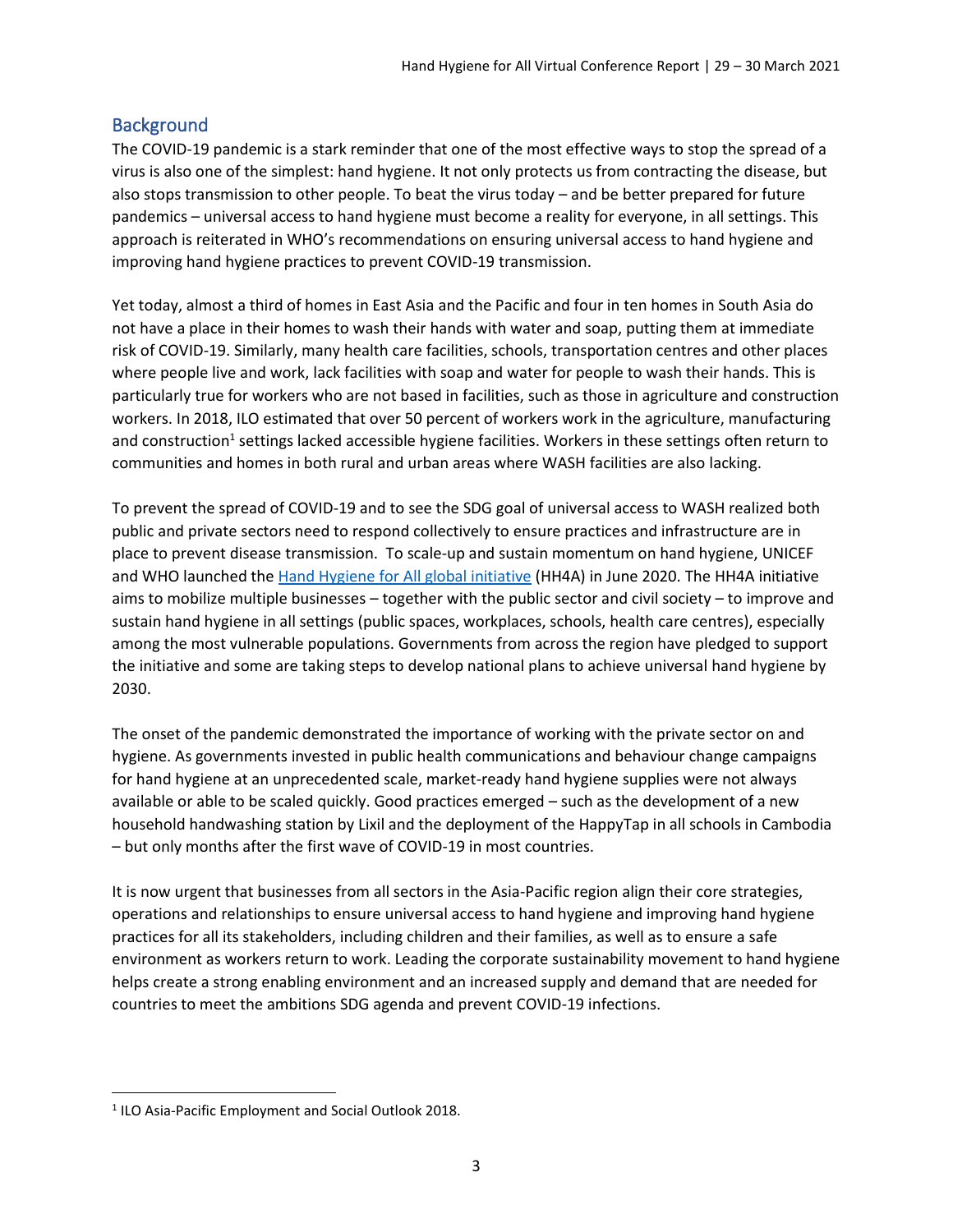# Summary of sessions<sup>2</sup>

Each session is summarized below with main points and speakers.

# Opening remarks

Monday 29 March 2021, 10:00-10:15 AM Bangkok / 8:45-9:00 AM Kathmandu

This session was facilitated by Michael Newsome, Chief of Private Fundraising and Partnerships at UNICEF East Asia and Pacific Regional Office (EAPRO). Opening remarks were provided by Mr. Marcoluigi Corsi, UNICEF Deputy Regional Director for East Asia and the Pacific, and Mr. Tom Williams, WBCSD Director of Nature Action & Water.



In his opening remarks, Marcoluigi Corsi, UNICEF Deputy Regional Director for East Asia and the Pacific, challenged everyone in attendance to consider how the private sector can help the world to Respond Recover, Rebound, and Reimagine from COVID-19 through hygiene. He highlighted that COVID-19 offers a huge opportunity to establish hand hygiene as the global 'new normal' – to prevent the spread of infectious diseases and to protect health in general. But to capitalize on this, we need to reimagine Hand hygiene in developing it into a service with an emphasis on: (1) Innovative approaches; (2) Contactless technologies; (3) Real time monitoring and detection systems to support future responses (4) Capacity and market; (5) Scale to reach the marginalised and strengthening behaviour change.

Mr Tom Williams, Director of Nature Action & Water at WBCSD, provided opening comments noting that because of the pandemic, businesses have learned that philanthropy and corporate social responsibility have become core issues of business continuity. Businesses tapping into their unique expertise and skills and working with civil society and governments will help plug significant infrastructure gaps to ensure universal access to hand hygiene. Since 2013, WBCSD has promoted its WASH Pledge to ensure good WASH facilities in the workplace and expanded the pledge last year to business supply chains and to communities along workplace operations, in line with the multistakeholder WASH4Work initiative. To-date 180 companies, with over 180 million employees in over 170 countries have made the WASH Pledge.

 $<sup>2</sup>$  UNICEF and other conference co-convening agencies do not endorse any company, brand, product or service that</sup> presented at the conference or are named in this report.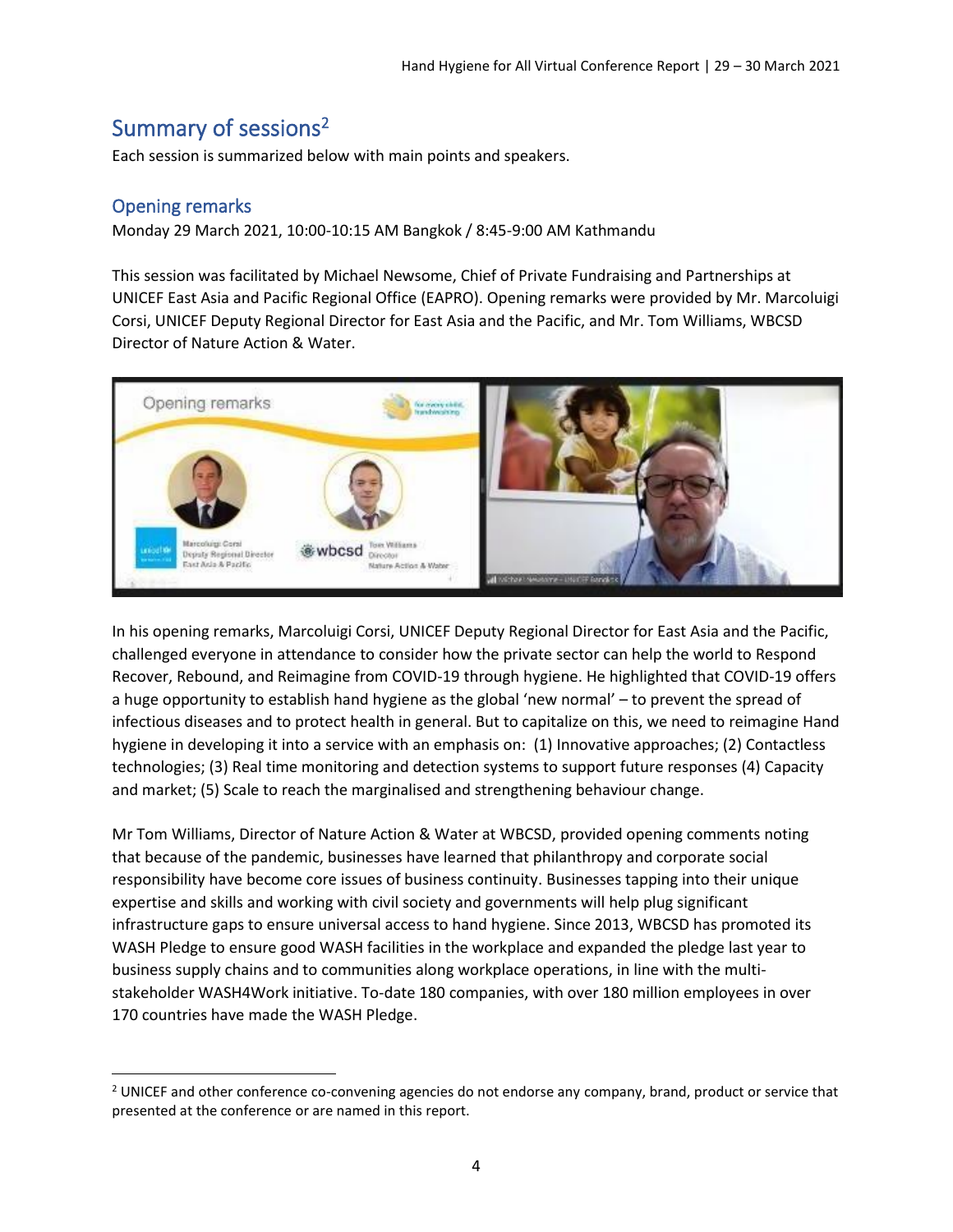# Hand Hygiene for Asia

Monday 29 March 2021, 10:15-10:30 AM Bangkok / 9:00-9:15 AM Kathmandu

In this session, Mr. Evariste Kouassi Komlan, Regional Water, Sanitation and Hygiene Adviser, UNICEF EAPRO, provided an overview of the Hand Hygiene for All initiative which aims to take a whole of society approach to hand hygiene. He pointed to significant gaps in access to hand hygiene in the region in households, schools and health care facilities and noted the lack of information on access in workplaces. This presents an enormous opportunity for the public



and private sector to work together to extend access to all in the new 'hygiene economy' to take hand hygiene to scale. Realizing the potential of the hygiene economy will take expanding to new settings, developing new solutions (innovations in products) and developing hygiene into a real service. All of this will need to be done at scale, strengthening systems to ensure that no one is left behind.



Mr. Siddhartha Das, Regional Coordinator for Asia & Pacific, Sanitation and Water for All (SWA), shared commitments that have already been made by governments in the region to hygiene through the SWA Mutual Accountability Mechanism. The opportunity for the private sector to work on hand hygiene is significant, of the 300 current commitments 17 are from the private sector and of the 77 in the Asia and Pacific region, only eight are focused on hand hygiene. There is a need to ramp up our efforts on hand hygiene collectively to achieve SDG 6. Private sector has a critical role to play in contributing to the commitments and develop their own commitments. The private sector also has a unique range of diverse expertise that needs to be leveraged by the WASH sector to strengthen overall national processes. In addition to the private sector assisting governments with market shaping, they can also assist with WASH financing to meet critical gaps.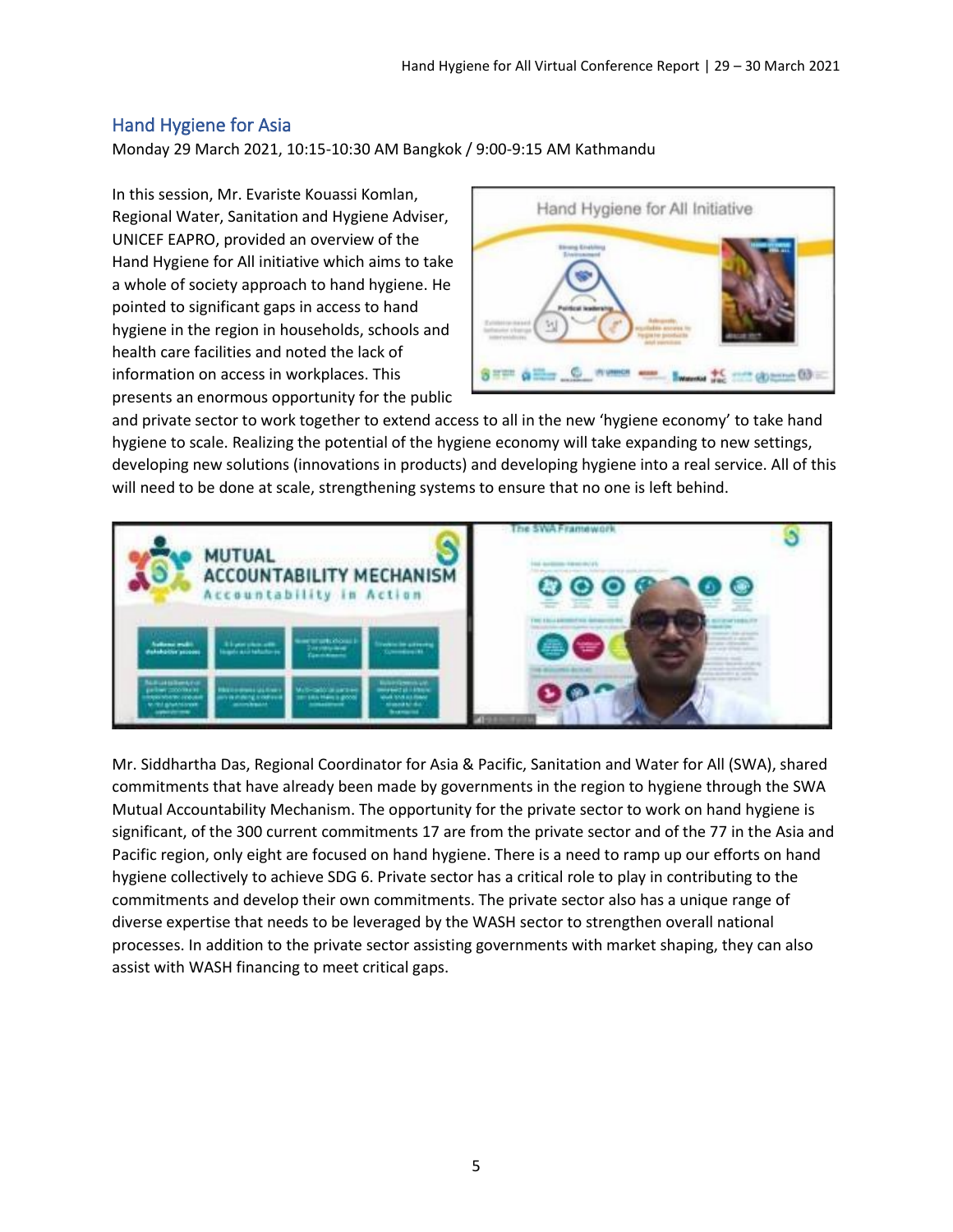# Panel discussion: The business case for hand hygiene

Monday 29 March 2021, 10:30-11:30 AM Bangkok / 9:15-10:15 AM Kathmandu

The session was facilitated by Mr. VK Madhavan, CEO, WaterAid India. In his introductory remarks he highlighted that the private sector has a big role to play as a catalyst for behaviour change, as well as the myriad returns of investing in hygiene.



The session featured 4 panellists:

- Ms. Swapna Patil, WASH Manager, **World Business Council for Sustainable Development**, gave an overview of the WBCSD WASH Pledge for businesses to extend WASH in workplaces, communities and supply chains (signed by 180 companies since 2013). WBCSD provides resources to assist businesses in achieving the pledge including a workplace assessment tool and links to other businesses who have addressed similar challenges.
- Ms. Nicky Lama, Programme Director, **EcoSoap Bank**, explained EcoSoap Bank's business model of recycling virgin soap production waste into soap bars. This approach is cost effective, reduces waste in the production cycle and provides decent income opportunities for their female employees. The EcoSoap Bank brings together the private sector and NGOs responding to community needs that the private sector may not be able to reach independently.
- Mr. Geoff Revell, Managing Director, **HappyTap** shared his views on the incredible market potential in hand hygiene and he foresees an explosion of innovative products going forward. For example, HappyTap's internal analysis calculated that 90 million schools in developing countries need hand hygiene facilities. HappyTap is currently involved in conducting a market assessment and welcomes collaboration from other partners.
- Ms. Chaitali Padhke, **India Sanitation Coalition** noted that while they originally began as a business association focused on the goal of ending open defecation, they soon realized the need for hygiene. She noted maintenance issues as a significant problem, which highlights the need not only for products, but for services and the need to address the entire supply chain to enable hand hygiene for all.

In closing, VK Madhavan stressed that, while much attention is currently on COVID-19 vaccination, it will be even more important to invest in hand hygiene not only to prevent COVID-19 transmission, but other communicable diseases.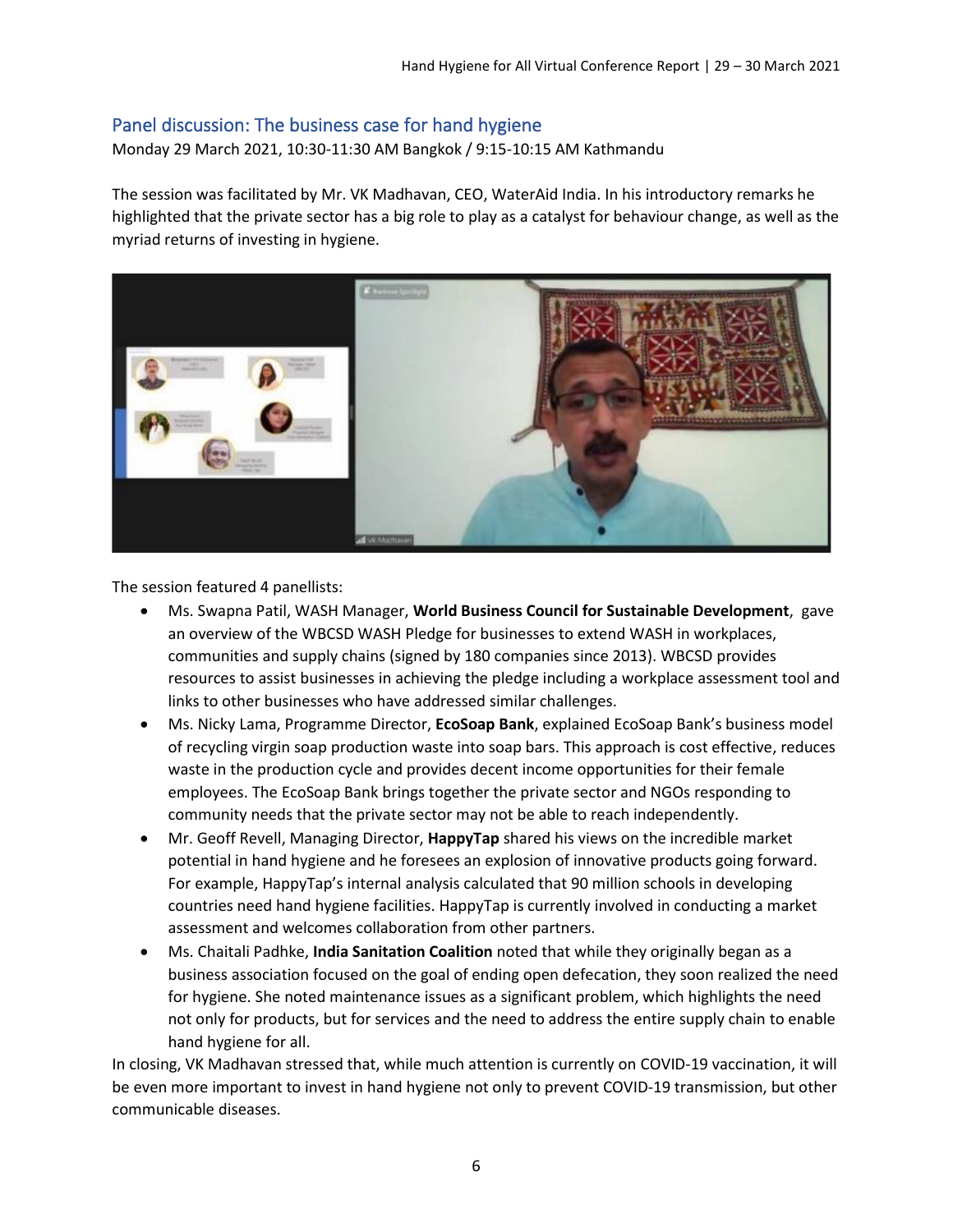# Thematic roundtable: Hand hygiene supplies and innovations

Monday 29 March 2021, 11:30-12:30 PM Bangkok / 10:15-11:15 AM Kathmandu

This session was facilitated by John Kelleher, Plan International. The session began with three presentations from businesses that had innovations to share. Presenters were:

- Mr. Saguru Sakata, Head of Region, SATO, LIXIL (Japan)
- Mr Attawut Kumkrong, Senior Partnership Manager (Innovation and Technology), SCG Chemicals Co., Ltd and Sirisak Suradecha, Managing Director of Siam Grace Co (Thailand)
- Ms. Lin Lu, Director of Communications, HappyTap (Cambodia)

The summary points and the discussion outcomes from the session were:

- Appropriate products and supplies are needed to get hygiene to everyone
- All businesses identified changes in the hygiene market and an opportunity to respond
- Successful innovation is often fueled by partnership
- Formative research with others (universities, development sector, communities and individuals, etc.) during product development and before launch is needed
- Successful products respond to the needs of a specific user-group or the general population and take a changing context into account, being adaptive in their overall approach
- Presentations highlighted product aspects aiming at sustainability limiting environmental impacts, circular economy, and the need to adapt to specific user groups (e.g., those with disability, halal, different settings like schools or hospital)

During the discussion, in response to a comment in the meeting chat, it was also clarified that the presentation of specific products or companies during the event did not imply endorsement or verification of scientific claims by any business on the part of UNICEF, Plan International, IFRC, FANSA, WBCSD, WaterAid, or any other co-convening agency.

# Thematic roundtable: Hand hygiene in workplaces and worker communities

Monday 29 March 2021, 11:30-12:30 PM Bangkok / 10:15-11:15 AM Kathmandu

This roundtable was facilitated by Dr. Seetharam MR, FANSA. The session began with three presentations from businesses that expanded access to hygiene for workers and worker communities during the COVID-19 pandemic, speakers included

- Ms. ZHANG Hannah, Director of Government Relations at Ele.me (China)
- Mr. Chinzorig Enkhtsetseg, Director of Marketing Communications and PR Division at MobiCom Corporation LLC. (Mongolia)
- Mr. DING Li, Director of International Business at Cainiao Smart Logistics Network (China)

The summary points and the discussion outcomes from the session were:

- Businesses across different sectors have tremendous reach through their workplaces, communities and supply chains.
- A strong foundation of worker safety must be prioritized to build resilience, making quick innovation and change possible. Take a 'common sense, basics first and always' and 'human-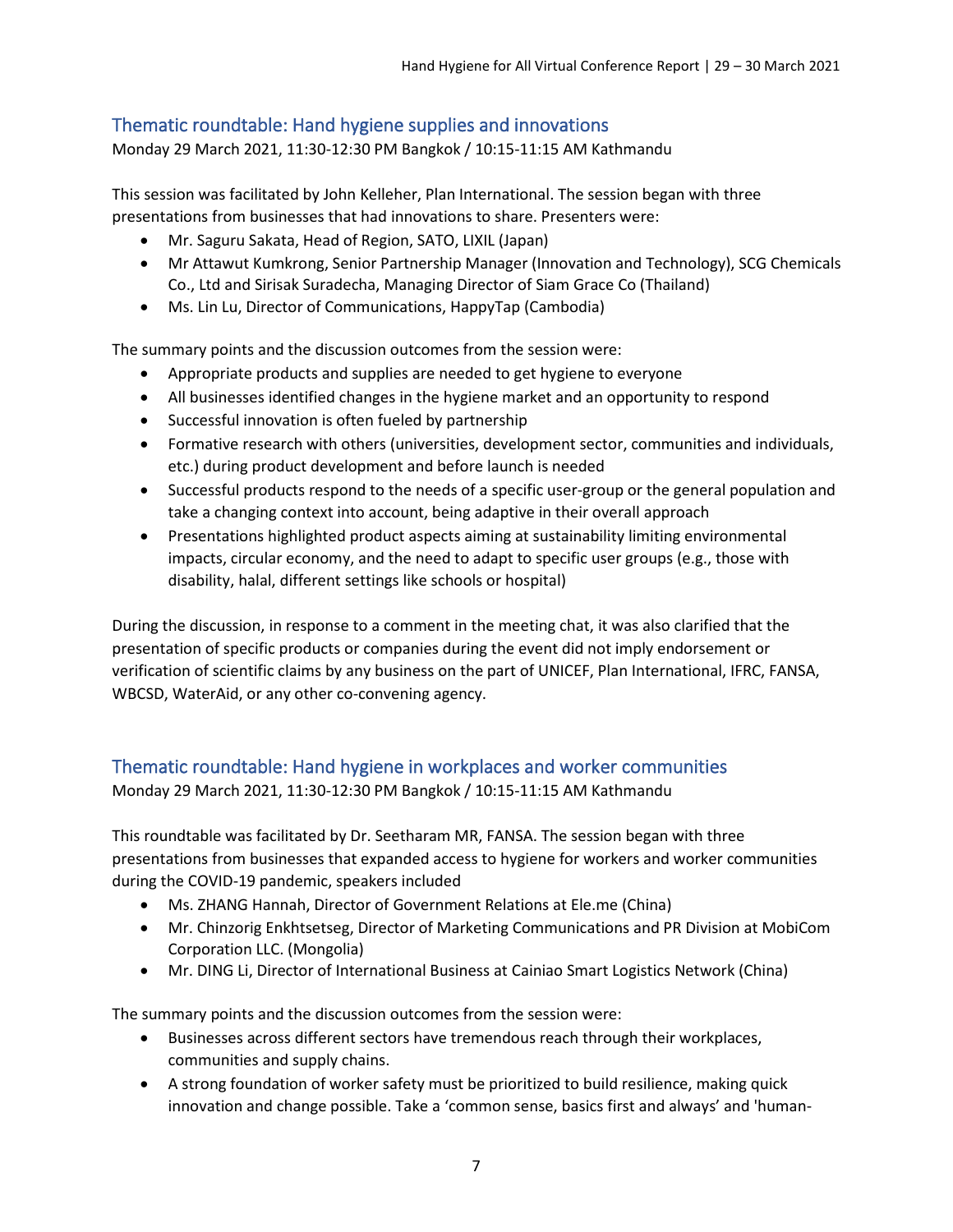centred' approaches - pandemic or no pandemic.

- Early action was key to protect employees and avoid supply chain disruptions.
- The 'profits' of companies goes beyond financial gains to also social gains! Spending on worker and workplace safety is invaluable in terms of Investment - can ensure worker loyalty/performance, and boost business.
- Well trained staff who practice safe behaviour can influence public behaviour.
- Workplaces vary need to consider different needs of different settings e.g. shops, factories, offices, agriculture settings.
- Public-private collaborations allow business to address the needs for the most vulnerable communities and take interventions to scale.
- Informal sector represents a large portion of the workforce and needs to be prioritized for action. Many informal businesses are located in, or near, poor communities without adequate WASH access.



# Looking ahead to Day 2

Monday 29 March 2021, 12:30-12:45 PM Bangkok / 11:15-11:30 AM Kathmandu

During this session, the facilitator (Brooke Yamakoshi, WASH Specialist UNICEF EAPRO) introduced the Day 2 agenda of country dialogues and voluntary commitments. At the end of the conference, all participants are encouraged to make voluntary commitments to hygiene on a personal or organizational level. Conference participants were sent out examples of commitments they, or their businesses/ organizations, could make following the end of Day 1 conference.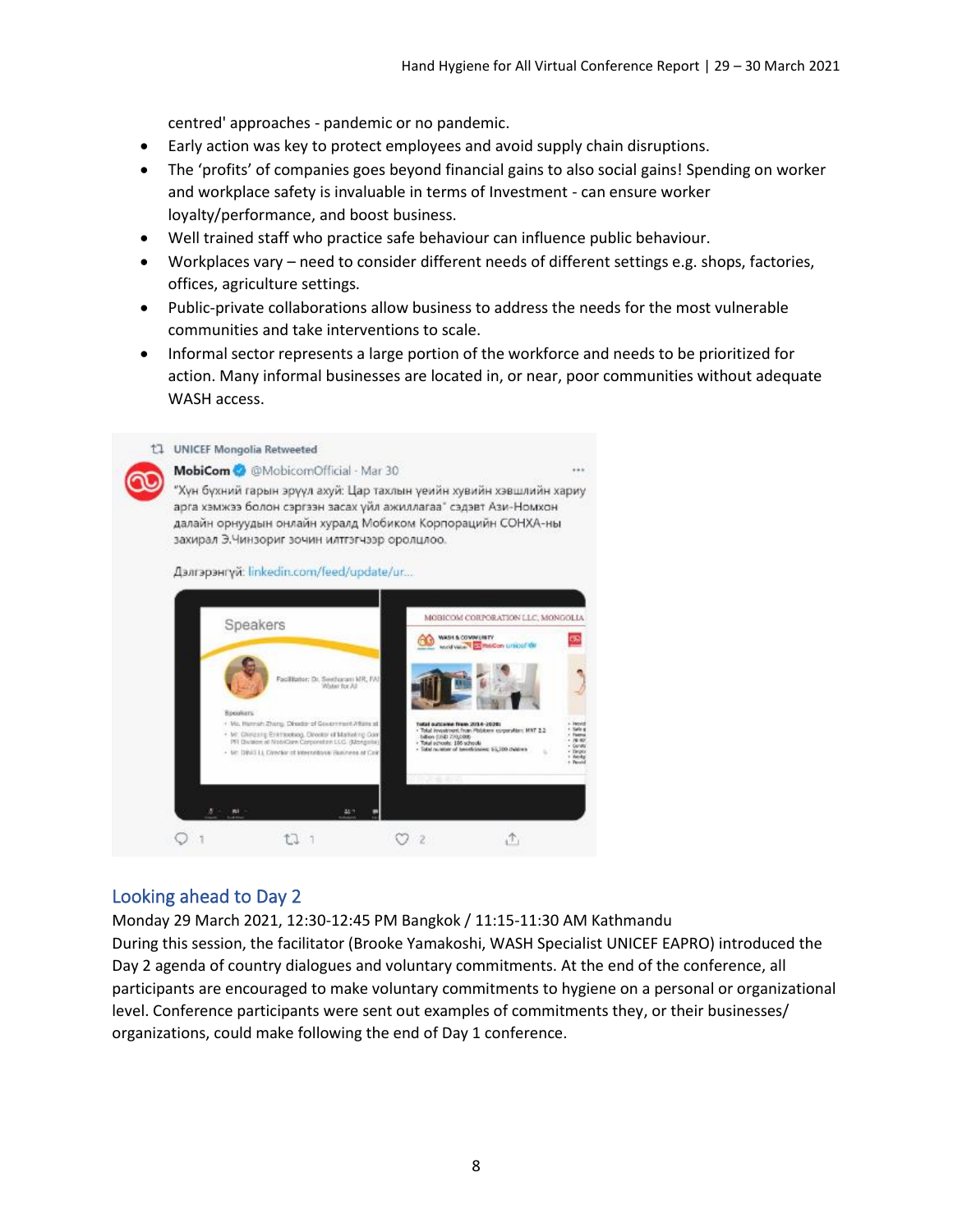# Regional call to action

Tuesday 30 March 2021, 10:00-10:30 AM Bangkok / 8:45-915 AM Kathmandu

Mr. Eric Arndt, Partnerships Manager, UNICEF Thailand, welcomed participants to day two of the conference stating that this is the day that we turn what we heard from day one on the two thematic conference focuses (workplaces and worker communities and hand hygiene supplies and innovation) into action. He noted that the breakout groups will provide opportunities to discuss what can be done to scale up hygiene through country and sub-regional breakout groups. He asked participants to consider how they as an individual and their organizations can contribute to becoming hand hygiene champions and provided an overview of potential options ranging from promoting hand hygiene in your workplace to bigger steps like having your organization sign the [WASH Pledge.](https://www.wbcsd.org/Programs/Food-and-Nature/Water/News/WBCSD-and-WASH4Work-release-updated-WASH-Pledge)

# Business opportunities for scaling up hand hygiene: country dialogues

Tuesday 30 March 2021, 10:30-11:30 AM Bangkok / 9:15-10:15 AM Kathmandu

Ms. Aarin Palomares, Global Handwashing Partnership facilitated the session. She opened by providing an overview of the Global Handwashing Partnership, a public-private coalition of businesses and international organizations founded in 2001. The GHP leads Global Handwashing Day and has myriad resources on their website. This session included four inspirational presentations on existing partnerships

- Ms. Jeune San Juan, Senior Communications Manager, P&G Philippines shared that since the COVID-19 pandemic, P&G launched the 'Safe WASH Safe Philippines' movement. P&G is now focusing on WASH in schools for school reopening in partnership with the Department of Health.
- Ms. Preetha Bisht presented on behalf of Public-Private Partnership for Handwashing in Indonesia. The platform was established last year and is overseen by an 18-member steering committee, including eight companies. The effort led to a national call to action signed by 10 ministries, ranging from health to tourism. The PPP is supporting development of national action plan and country roadmap, and a market assessment.



• Ms. Elly Mustrianita from PZ Cussons, Indonesia, presented new partnerships forged with Carex, their hand hygiene brand, since the pandemic. This included provision of personal health kits to Garuda airline passengers, provision of hand sanitizer dispensers to Wahyoo (small restaurant chain) and partnerships with local authorities along with distribution of supplies to hospitals, schools and orphanages. Cussons also expanded online and offline promotion and distribution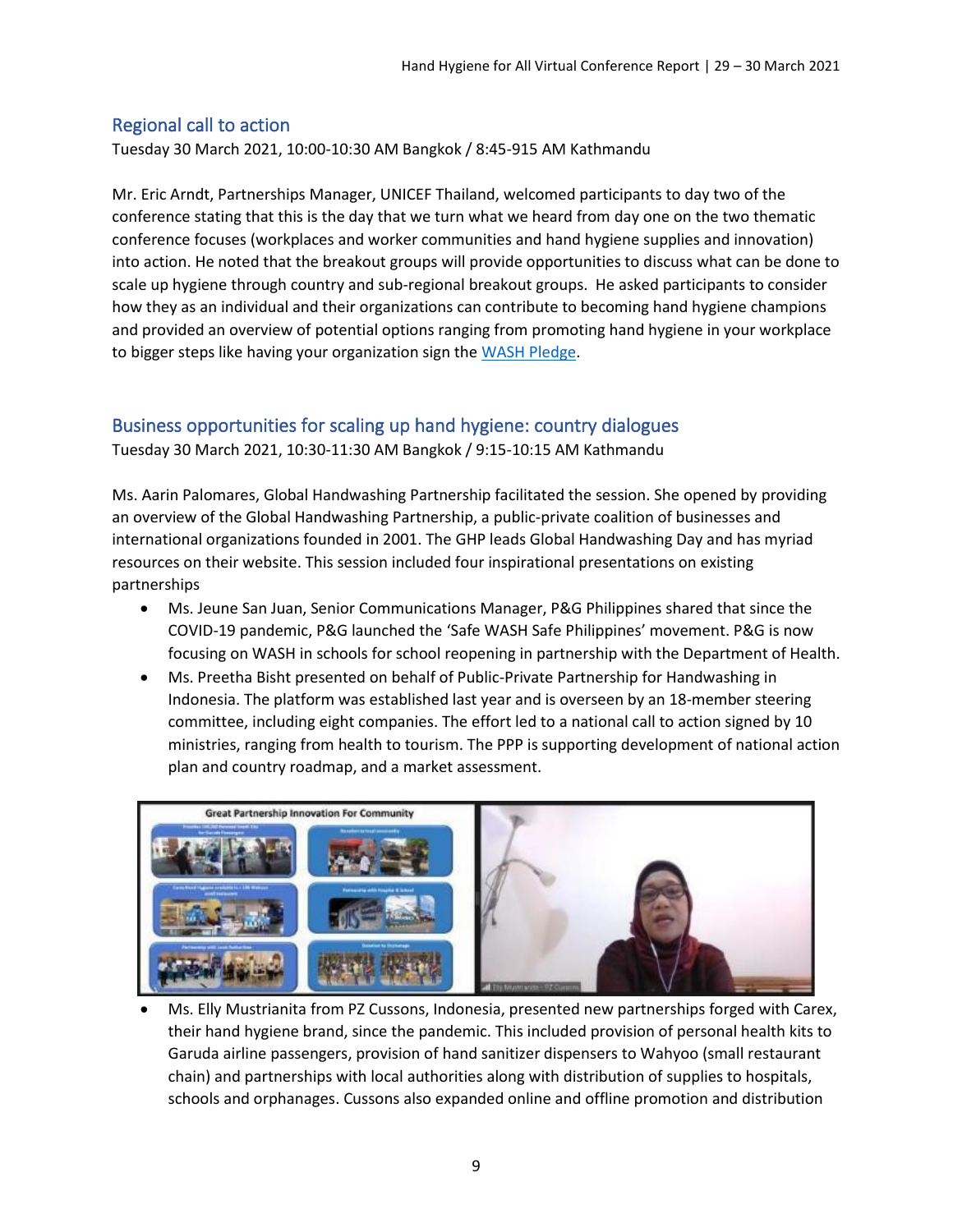efforts to increase access to their product to a greater range of communities.

• Ms. Snehalatha Mekala, Director of FANSA (Fresh Water Action Network South Asia), shared experiences of the FANSA members (400 civil society organizations that address WASH needs among the most vulnerable) working with the private sector. She noted several differences between CSOs and the private sector and the need to develop a better understanding of each other to maximize the impact of partnerships.

#### **Country and Regional Breakout Dialogue Discussions**

Following the four plenary presentations, country and regional breakout groups were convened for nearly an hour. The key points from each discussion are below.

#### **Cambodia**

The session began with an overview of hygiene access in the country to demonstrate the potential hygiene market and the need to better understand workplace coverage in-country. Eco-soap Bank provided insight into marketplace innovation opportunities in Cambodia.

#### **Indonesia**

The discussion highlighted many innovations on products and services that have already happened, not only to meet the demand in the market, but also to ensure that the products are available, including in the unserved locations. For innovation on products and services, several companies (fast moving consumer goods) indicate innovation in their products such as on size, packaging, and distribution and have engaged stakeholders. For WASH in the workplace, some companies have conducted some studies or assessments, and have also engaged with CSOs, government agencies and other groups. The discussion ended with all participants indicating a high willingness to continue engaging on WASH.

#### **Philippines**

The Philippines discussion had approximately 37 participants, including 25 companies. The session was focused on sustaining hand hygiene behaviour through discussion on identifying potential collaborations to improve monitoring of hand hygiene compliance among workers and clients particularly in public places and exploration of improving public-private hand hygiene partnerships. The discussion raised that most Filipinos have access to water and soap, and are aware of handwashing, but not everybody washes or sanitizes their hands in entering public setting or washes their hands properly.

Participants discussed current public-private partnerships and interest in further discourse on future partnerships, with the majority (over 90% interested in continuing to identify such partnerships). In the Philippines, the private sector is very active and creative in initiating their own programs to ensure that their employees and workers practice hand hygiene. The government (Department of Health) will provide a clear allocation framework that maps out how to provide services and assistance, which will help the private sector to find their role in the HH4A campaign.

Priority needs that the private sector in the Philippines can help meet were:

• Community-based solutions and health promotion resources beyond IEC campaigns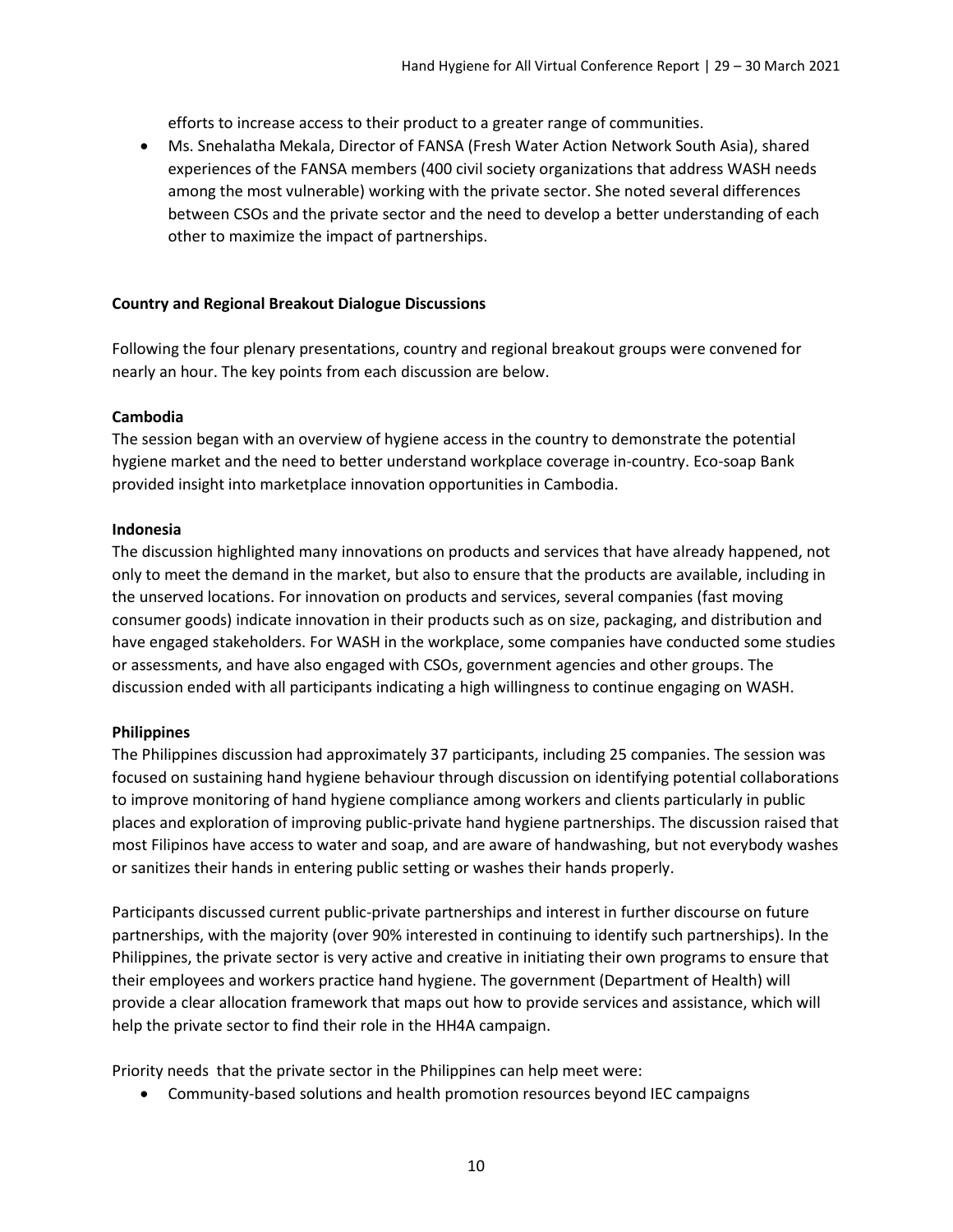- Technology "nudges" to trigger positive behaviours
- Continued provision of supplies to communities with the private sector.

The session ended with a brief discussion on interest in convening again and potential topics of interest to focus on, ranging from monitoring and protocols for enforcement of policies, hand hygiene technology, hand hygiene in specific places such as rural areas and workplaces by sector and best practices and nudges used to increase hand hygiene.

#### **Mongolia**

A total of 13 people from 10 organizations joined the dialogue (M-oil group, Monos group, APU company, Lhamour cosmetics, Megi group, Ministry of Education and Science; Ministry of Health, IWFCI WASH Action, and UNICEF). The dialogue focused on the way that businesses can support safe school reopening, in particular hand hygiene and cleaning. The conclusion was that businesses and especially the companies in soap and sanitizer production needs to reach the furthest area of Mongolia. This will require strengthening distribution chains to ensure that children in remote areas have access. Businesses raised a concern about the licensing requirements for companies to produce hand sanitizer, citing this as a barrier that prevents market expansion. They noted that, if the government can lower barriers to market entry, there will be more opportunity to create innovative products such as spray hand soap and spray sanitizer, that are in production, making it with child/user friendly packaging and quality. The conference gave opportunities to learn from other countries' experience, for example, finding ways to reduce the price of soap to make it more widely available particularly for the poor. In conclusion, it was noted that the dialogue was noted as the beginning of public and private cooperation and to reach every child who has no access to water and soap access, and that future engagements will be planned.

#### **Viet Nam**

In Vietnam, 25 participants from eight organizations including three companies joined the country dialogue that focused on (i) Setting the scene - how is hygiene in our country, (ii) sharing good practice for hand hygiene in Vietnam from Uniliver and Vietnam Women's Union representatives, and (iii) discussing on what we could do more to promote hand hygiene in Vietnam (at schools, workplace, community). Some key areas to work were identified such as Vietnam needs to scale up particularly in remote and hard to reach areas by having innovations, new ideas in products, market creation in remote areas; partners mapping and land scape analysis. The participants also agreed to have further discussion and call more interest and engagement from companies, other stakeholders for sustainable hand hygiene for all in Vietnam.

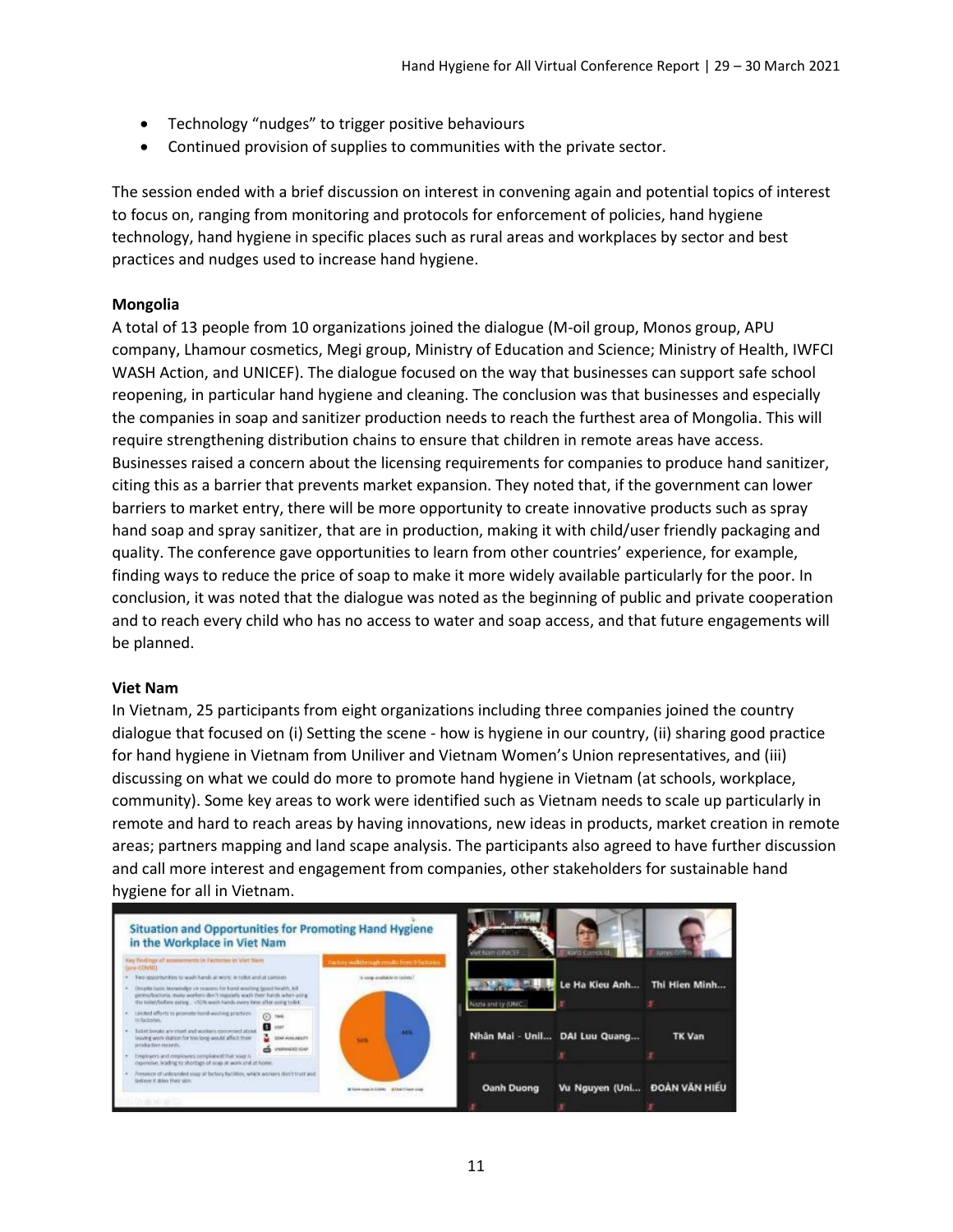

*In Viet Nam, businesses, government and UNICEF convened in-person and virtually to discuss opportunities to collaborate.* 

#### **South Asia Region**

The group discussed that to make hand hygiene a reality for everyone, all the time, we need close partnerships, starting with matchmaking events such as international and national trade fairs or industry consultations. Further cross-learning is needed where all players get the opportunity to profit from each other. This includes giving each type of stakeholder the "right" activity to do, e.g., CSOs can work on behaviour change given how close they are to the population, the development sector can work on the enabling environment with governments and the private sector will be enabled to work jointly to create strong markets.

#### **East Asia & Pacific Region**

The East Asia & Pacific regional breakout group included over 70 participants from China, Timor-Leste, Fiji, Laos, Singapore, Thailand, Vanuatu and others. Participants discussed the need for better data to address data gaps, including lack of data on workplaces, markets and restaurants and other public places. Also discussed were what innovations are needed to revolutionize hand hygiene, with participants talking about the need to make hygiene facilities more accessible everywhere and in public places and more appealing to users, especially children. In terms of capacity gaps participants identified the need for market assessments in the region to more fully understand where needs and gaps exist and greater partnerships, and better understanding, between the private sector, CSOs and governments in the hand hygiene sector. Key takeaways were that UNICEF can add value by strengthening learning exchange on hand hygiene in the region, convening dialogue with the business sector through regular events, and by inviting business stakeholders to WASH sector platforms and planning processes.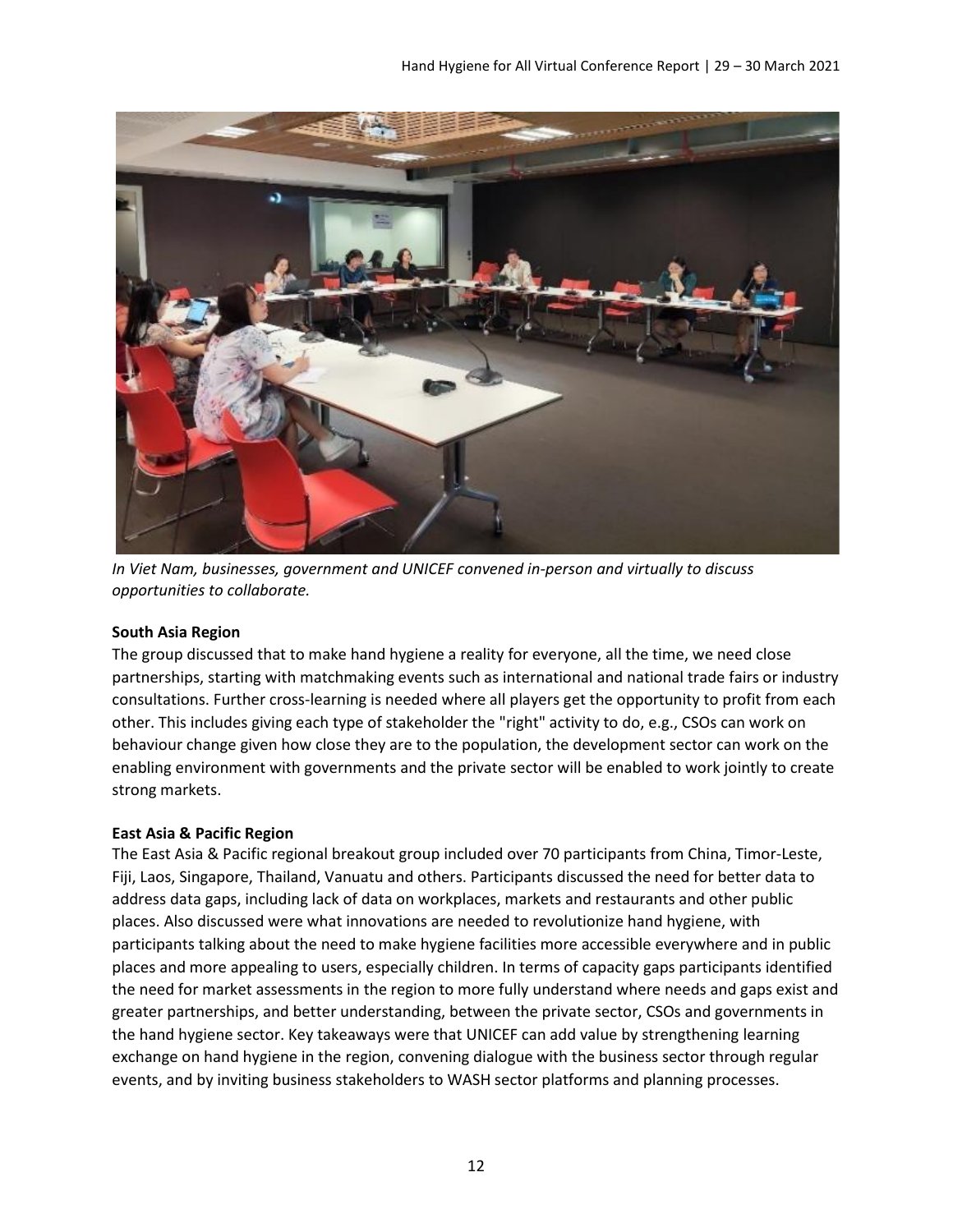#### **Learning from Chinese companies**

During the EAP regional dialogue, two companies from China shared their recent steps to collaborate with others to expand access to hygiene.

- Beijing Yajie has various innovative products for hand hygiene and environment disinfection that are safe for children and food, as well as innovative hand hygiene stations. It mainly provides hygiene solutions in public space, such as public toilets, restaurants, healthcare facilities and hotels. During COVID, Beijing Yajie donated USD 100,000 of hygiene products to hospitals, medical schools and foundations in Wuhan and Beijing. From 2020, Beijing Yajie joined the National Free Book Initiative to jointly disseminate hand hygiene products with the books to the most vulnerable and remoted schools for free. Beijing Yajie initiated China United Cleaning Association, a network of private companies that produce handwashing facilities, hand hygiene and disinfection products, IPC services and related industries.
- Chongmingniao Sanitation Technology has multiple sanitation and hygiene innovations. Among these is a special long-active disinfectant which has been jointly developed with Chinese Academy of Sciences and Shanghai University of Science and Technology during COVID. Their products have been used in more than 20 cities and over 100 communities in China. The company provides free toilet paper every year to 1,400 schools (which covers 2.3 million students) since 2014.



ຜູ້ນໍາດຳນອຸດເກີດໃນ ສປປ ລາວ ໄດ້ເຂົ້າຮ່ວມກອງປະຊຸມທາງໄກລະດັບພາກພື້ນຂອງອາຊີ-ປະຊີຟິກ, ຫົວຂໍ້ ມີສະອາດທີ່ກ ຊື້ກອງນາໂມເພື່ອທຸກສ້າມ ການລະດີມພາກເອກເຊັ່ນເພື່ອໃກ້ໂກຣມ ແລະ ພື້ນຕິວຈາກຜົນກະທົບຂອງພະຍາດໃສ່ວິດ-19]<br>ເພື່ອມີກອາຫາລືກ່ຽວກັບດີທີ່ການທີ່ພາກເອກເຊັ່ນອາມາດຊ່ວຍເມືອງກັນການແຜ່ລະບາດຂອງພະຍາດ ກໍໄດ້ດີດ19 ແລະ ມີກະໂຈງທັກທຸກໆຄົນ ແລະ ຄອນຄົວຂອງພວກເຂົາ.

ตอງนะคุมเหตุใดนี้ ผม่มอ่อมดันซื้อโดย อีฏคน @WBCSD, อีฏคน International Federation of Red Cross and Red Crescent Societies, ចំពួករបរ@Planinternational រវេលា ចំពួកអប @UNICEF យើងឆ្លងលើនាំ<br>គ្រោះពីតវ័ប ឧបយ លាង ពរណ៍ដៃខ្លាំងឯល្អការបំពុងលោកវ័យត្នលើនេះអាម គឺរើសពេលកើតឡើងពេលរដ់របស់ពេញកើត រីប បាយស. គឺជ័យលាលព្រៃក្រែលរបស់រយៈ១០ល្បីប្រយល់ពីព

Business leaders in Lao PDR have been joining a two day Asia-Pacific Virtual Conference, 'Hand Hygiene for All: Mobilizing the private sector to respond to and recover from COVID-19; to<br>discuss how the private sector can help prevent the spread of +COVID19 and protect children and their families.

The conference co-hosted by @WBCSD @IFRC @PlanInternational and @UNICEF will help businesses in Lao PDR become an active partner in achieving #HandHygieneForAL in the country. #HandHygieneMeansBusiness



*Business associations, businesses and UNICEF joined the virtual meeting from Vientiane, Laos.*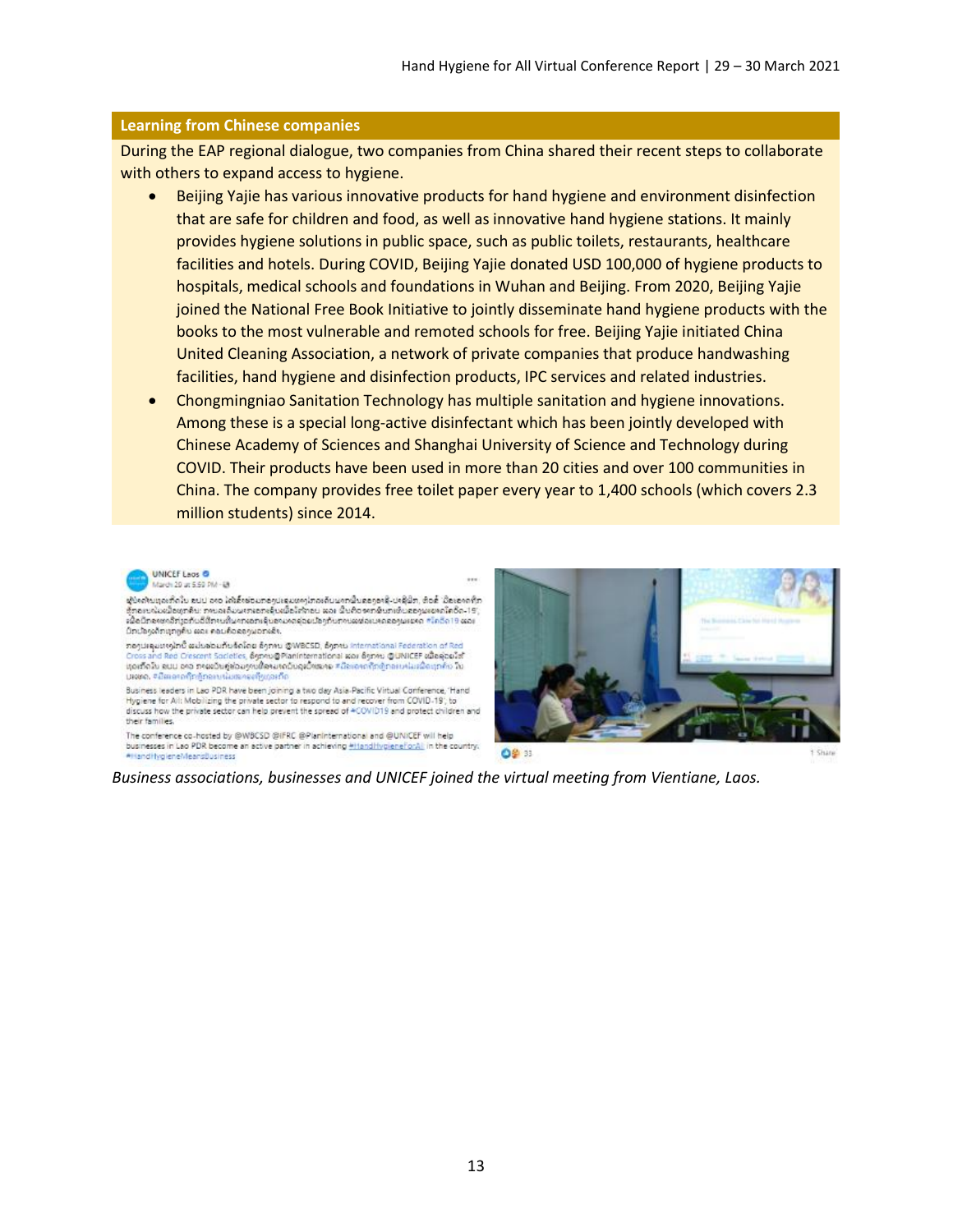# Commitments and partnerships

Tuesday 30 March 2021, 11:30-12:00 PM Bangkok / 10:15-10:45 AM Kathmandu Facilitator: Mr. Michael Newsome, UNICEF EAPRO

At the end of the event, businesses and individuals made **voluntary commitments** to the hand hygiene agenda. Two businesses announced their commitments formally and publicly and are shared below.

Mr. Geoff Revell, **HappyTap**, committed on behalf of their business to:

- Establish distribution partnerships / alliances in at least five new countries in East Asia and Pacific Region in 2021
- Invest in at least one major shared project to demonstrate a new normal in hygiene facilities setup in each major country in the region

Ms Hannah Zhang, the Director of Government Affairs at **Ele.me** (China) committed on behalf of their business to:

- continue to promote hand hygiene and provide hand hygiene product for all of their delivery riders
- create special care project to empower and engage more female and disable riders
- advocate for good hand hygiene practices with registered business partners and customer.



Other businesses shared their commitments through an online tool and the chat box. Around 60 personal and organizational commitments were collected. Some businesses committed to review their health and safety protocols or to ensure that all workers have access to handwashing services. Other businesses committed to form new partnerships so that hygiene supplies and services can reach everyone. As these are voluntary and non-binding, they are being verified before sharing. A sample of anonymized commitments are included below:

- "We will provide the best facility for employee and customer on handwashing sanitation"  $$ business sector
- "We will review our current safety and hand hygiene protocols and find ways where we can make improvements following the take-aways that we obtained from this conference." – business sector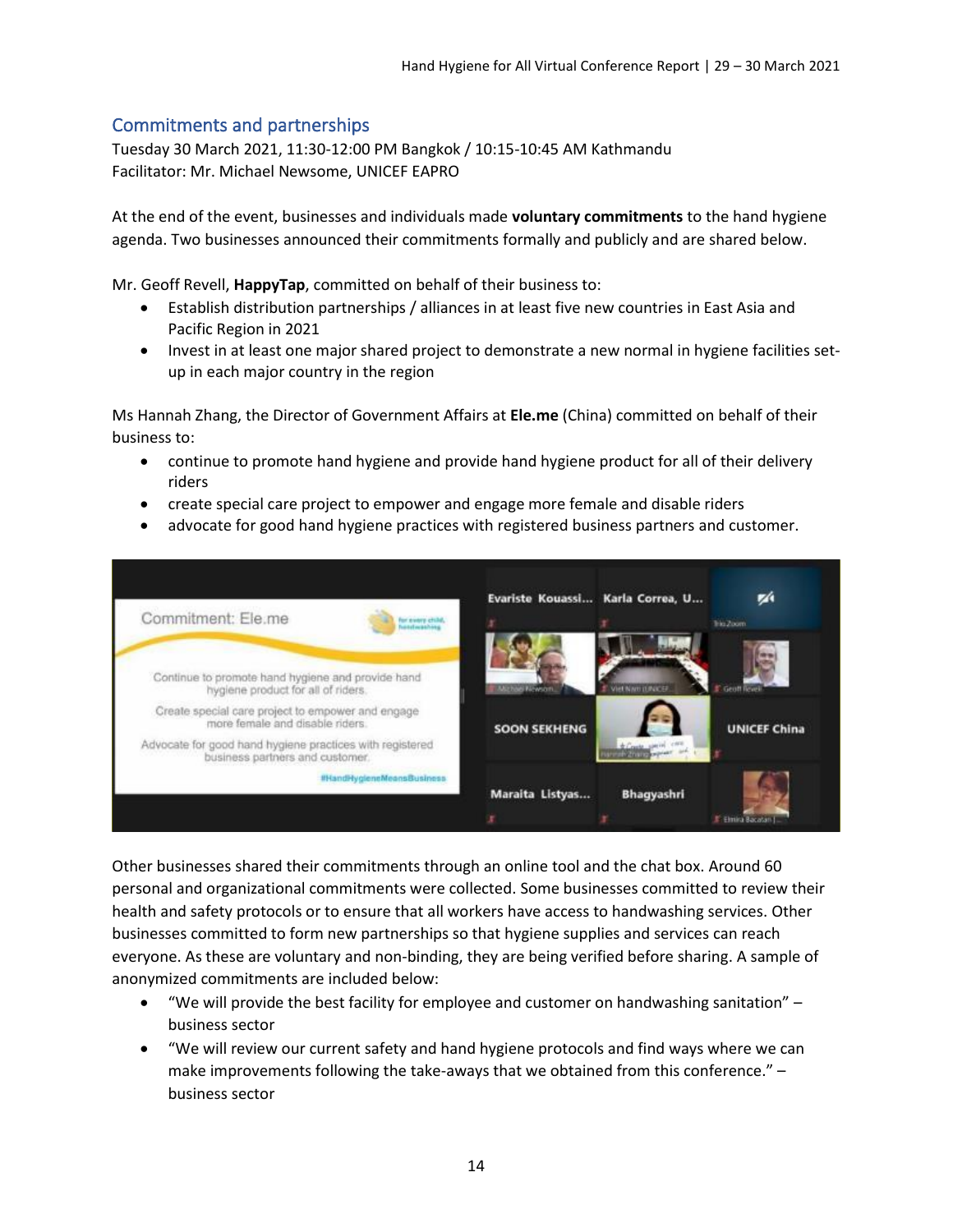- "Will continue to make sure adequate Hand-Hygiene facilities available in every working place and integrate it in CSR program for increasing Hand-Hygiene for education and community." – business sector
- "We are committed to bringing to markets around the world no-touch-low-touch hand hygiene products that allow anyone, virtually anywhere, with less than 1 ounce of water." – business sector
- "Develop short videos on triggering of hand washing practices in local language" civil society
- "Engage more business to understand better their challenges, assist them to find solution and find better model to co-create including with young people and children." – public sector

# **Closing**

Tuesday 30 March 2021, 12:00-12:15 PM Bangkok / 11:45-12:00 PM Kathmandu

Mr. Evariste Kouassi Komlan, Regional Water, Sanitation and Hygiene Adviser, UNICEF EAPRO, introduced the session by reiterating the need for new collaborations with business, and the opportunities to be involved in the hand hygiene economy for the business sector. He challenged participants to find ways to continue the dialogue with the private sector, such as through annual events, national platforms to exchange information, and other opportunities to take commitments forward.



In closing, Ms. Bhagyashri Dengle, Regional Director, Plan International highlighted the rich discussions and commitments over the past two days of the conference. She highlighted the risks of the pandemic for girls and young women, and the opportunity particularly around better access to hygiene and women's economic empowerment through the hygiene economy. She thanked those who have responded to the Hand Hygiene for All 'call to action' and made commitments on behalf of the co